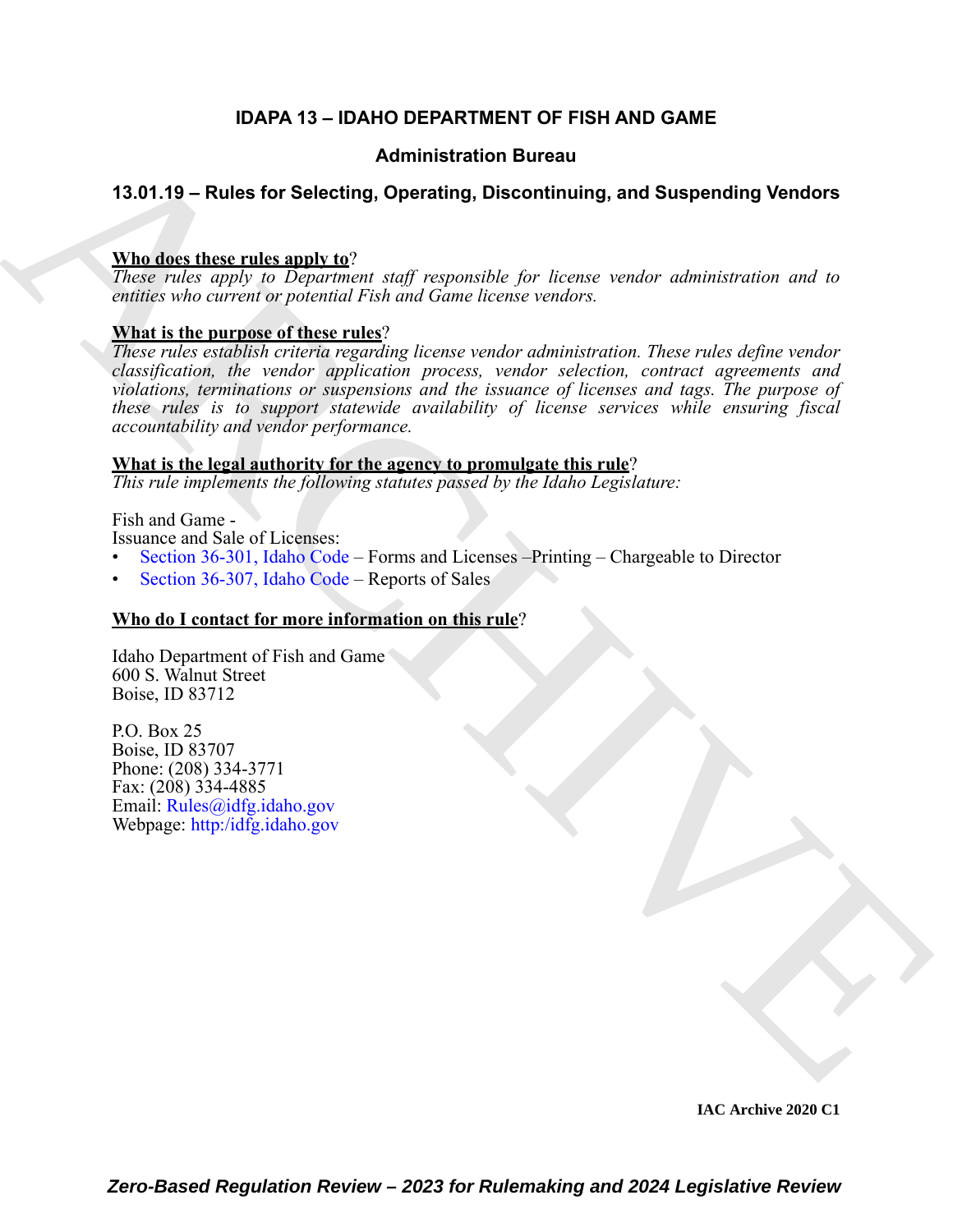# **Table of Contents**

# 13.01.19 - Rules for Selecting, Operating, Discontinuing,<br>and Suspending Vendors

| 121. Termination or Suspension of Vendor. Manual Communication and 5                                            |  |
|-----------------------------------------------------------------------------------------------------------------|--|
|                                                                                                                 |  |
|                                                                                                                 |  |
|                                                                                                                 |  |
|                                                                                                                 |  |
|                                                                                                                 |  |
|                                                                                                                 |  |
|                                                                                                                 |  |
|                                                                                                                 |  |
|                                                                                                                 |  |
|                                                                                                                 |  |
|                                                                                                                 |  |
| 200. Contract To Take License Applications By Telephone                                                         |  |
|                                                                                                                 |  |
| the contract of the contract of the contract of the contract of the contract of the contract of the contract of |  |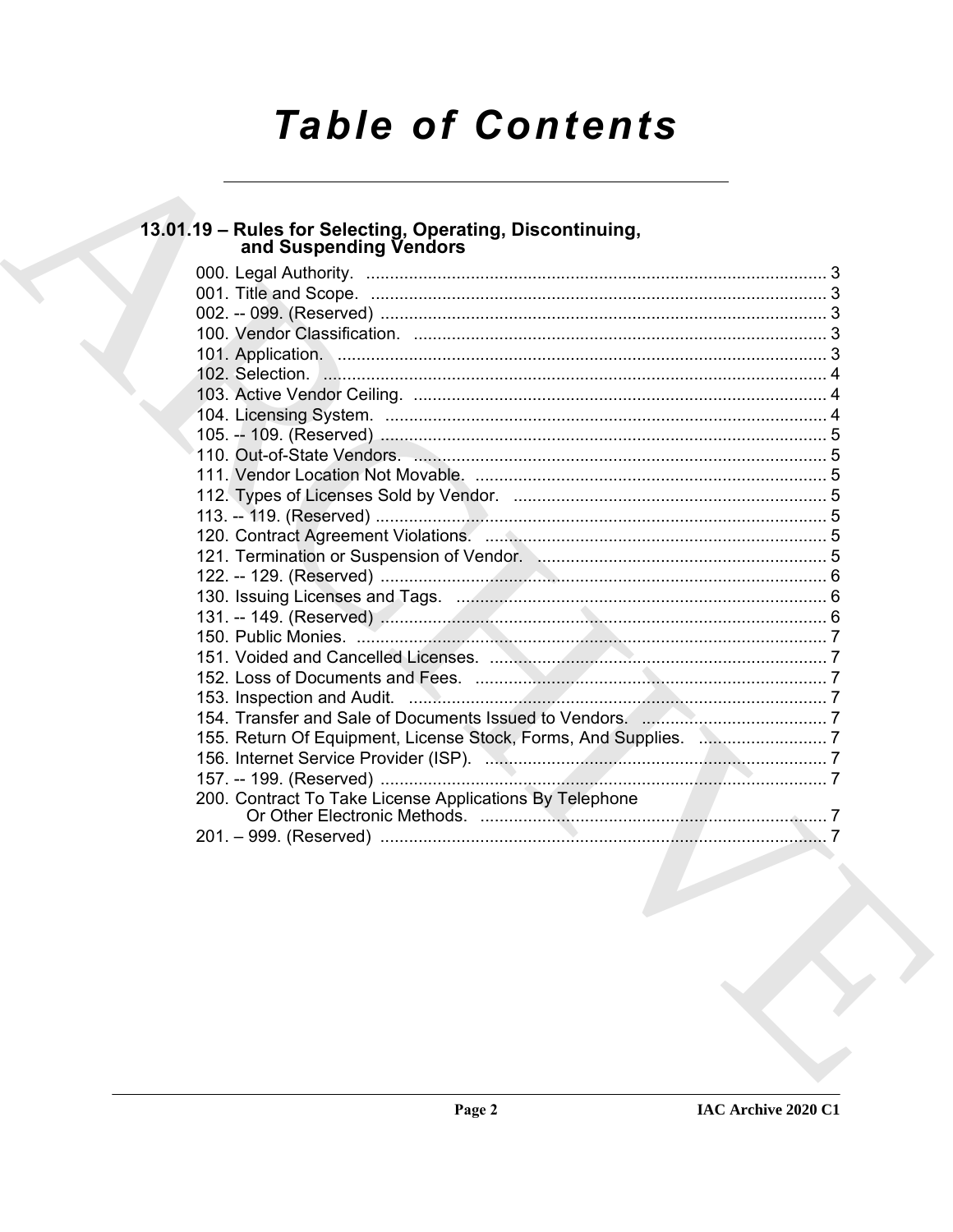#### <span id="page-2-0"></span>**13.01.19 – RULES FOR SELECTING, OPERATING, DISCONTINUING, AND SUSPENDING VENDORS**

#### <span id="page-2-10"></span><span id="page-2-1"></span>**000. LEGAL AUTHORITY.**

Sections 36-301 and 36-307, Idaho Code authorize the Commission to adopt rules governing issuance and sale of licenses and authorization and accountability of license vendors. (3-20-20)

#### <span id="page-2-11"></span><span id="page-2-2"></span>**001. TITLE AND SCOPE.**

The title of this chapter for citation is IDAPA 13.01.19, "Rules for Selecting, Operating, Discontinuing, and Suspending Vendors." These rules establish standards for license vendors and related administration. (3-20-20)

#### <span id="page-2-3"></span>**002. -- 099. (RESERVED)**

#### <span id="page-2-12"></span><span id="page-2-4"></span>**100. VENDOR CLASSIFICATION.**

The Department classifies vendor applications into the following designations for record keeping, approval, and statistical purposes. (3-20-20)

<span id="page-2-15"></span>**01. Class One**. A sporting goods store carrying a complete line of hunting and fishing supplies and other sporting equipment, and open at least five (5) days a week year-round except for major holidays. (3-20-20)

<span id="page-2-18"></span>**02.** Class Two. A store with a section carrying a complete line of hunting and fishing supplies and orting equipment, and open at least five (5) days a week year-round except for major holidays. (3-20-20) other sporting equipment, and open at least five (5) days a week year-round except for major holidays.

**03. Class Three**. A store that specializes in a single aspect of hunting or fishing such as gun, archery or fly fishing shops. (3-20-20)

#### <span id="page-2-19"></span><span id="page-2-17"></span><span id="page-2-14"></span>**04. Class Four**. (3-20-20)

**a.** Strategic. A business or government agency located in an area where the Department has determined there is a need for the public to have licenses available. This may be in areas where there is no or very limited license availability within a twenty-five (25) mile radius from established license vendors. (3-20-20)

**b. Exceptional Service**. A business that can provide exceptional license availability in comparison to existing license vendors in the vicinity, such as a business open twenty-four (24) hours a day, seven (7) days a week that would not be classified as a class one, two, or three vendor. (34)  $(3-20-20)$ that would not be classified as a class one, two, or three vendor.

<span id="page-2-13"></span>**05. Class Five**. A business not open on a twelve (12) month basis such as a summer fishing resort that would otherwise qualify for any class one through four, which may include an outfitter or guide business with a permanent business location open to the public. (3-20-20)

**06. Class Six**. All other businesses that provide no special or exceptional service to the Department or public. (3-20-20)

#### <span id="page-2-5"></span>**101. APPLICATION.**

<span id="page-2-16"></span><span id="page-2-9"></span><span id="page-2-6"></span>**01. Form**. Applications will be on a form prescribed by the Department. (3-20-20)

#### <span id="page-2-8"></span>**02. Department Review**. (3-20-20)

Scotter Solo and About 200 and About 200 and About 200 and Contribute the Contribute Control and About 200 and About 200 and About 200 and About 200 and About 200 and About 200 and About 200 and About 200 and About 200 an **a.** Application Review. The Department will evaluate and determine approval or denial of vendor applications quarterly, on or before March 1, June 1, September 1, and December 1. The Department will have thirty (30) calendar days after receipt of all necessary forms to review and investigate the application. The date received plus thirty (30) days will determine into which quarterly evaluation each vendor application will be considered. Applications from the same area will be compared to determine which will best meet vendorship needs in that area. Exceptions may be made by the Department when there are overriding needs for an immediate replacement of a license vendor in an area. This will primarily occur where there would be no vendor services available to the public within a twenty-five (25) mile radius. (3-20-20)

**b.** Field Review. After the License Section has received the application form and all other required information from an applicant, they will contact the Regional Conservation Officer for a recommendation on the application. The Regional Conservation Officer will have ten (10) days to provide the License Section with a recommendation on the application. (3-20-20)

<span id="page-2-7"></span>**03. Applicant**. (3-20-20)

**IAC Archive 2020 C1**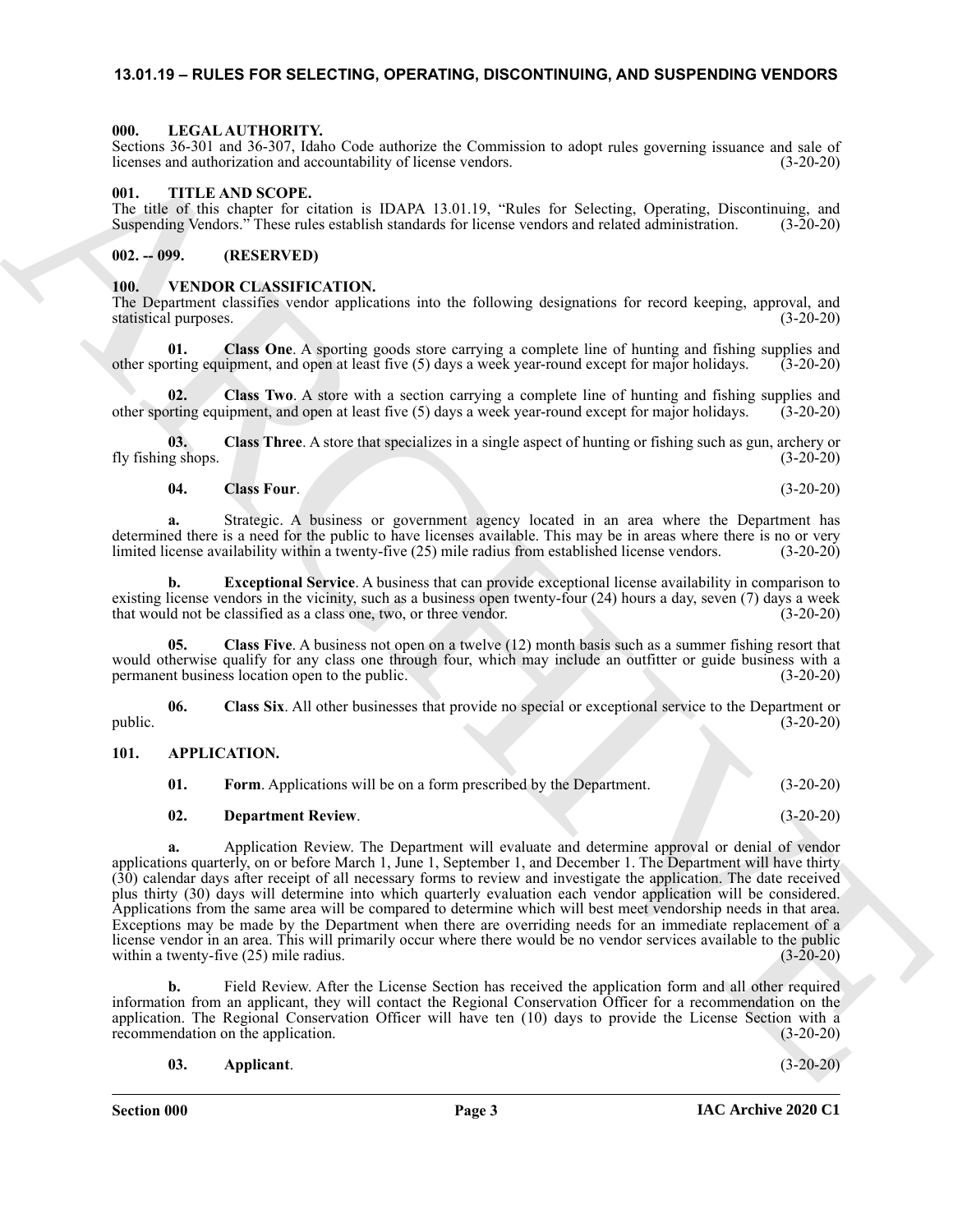#### *IDAHO ADMINISTRATIVE CODE IDAPA 13.01.19 – Selecting, Operating,* **Discontinuing, and Suspending Vendors**

**a.** Application. The Department will only consider license vendorship applications completed in their entirety and accompanied by an original copy of a current credit rating from a recognized credit bureau. The Department will only consider completed applications received by the License section no later than sixty (60) days after the date of the application transmittal letter. The Department may grant an applicant's request to extend this period for up to thirty (30) additional days. Any false or misleading response will void the application. (3-20-20)

**b.** Approved Application. If the Department approves an application, the applicant will have sixty (60) days from the date of the applicant's approval letter to provide the Department with a signed vendorship contract, and any bond, deposit, or documentation the Department may require. Failure to meet this deadline will void the approval except for extenuating circumstances approved by the Department. (3-20-20)

### <span id="page-3-5"></span><span id="page-3-0"></span>**102. SELECTION.**

The following factors will be considered for selecting an applicant to become a license vendor: (3-20-20)T

<span id="page-3-8"></span>**Low Numbered Vendors**. Applicants classified in lower-numbered vendor classifications will be r applicants in higher-numbered classifications from the same general location. (3-20-20)T given priority over applicants in higher-numbered classifications from the same general location.

<span id="page-3-6"></span>**02. Class Six Applicants**. Class six (6) applicants will be approved only when they demonstrate a significant public benefit to have a license vendorship at their location. (3-20-20) (3-20-20) T

<span id="page-3-14"></span><span id="page-3-13"></span>**03.** Unsettled Debts. Applicants who have unsettled debts listed with a credit bureau will not be d. Unsettled debts that are in dispute will not be considered against the applicant. (3-20-20) approved. Unsettled debts that are in dispute will not be considered against the applicant.

*Construent of Fish and Game*<br> **Construent of Fish and Game**<br> **Construent The Department of distribution** the state of the state of the state of the state of the state of the state of the state of the state of the state **04. Surety Bond**. The Department may require an applicant to provide for each location, a ten thousand dollar (\$10,000) surety bond from a corporate surety authorized to do business in the state of Idaho, which guarantees the payment of all state funds collected as a result of licenses issued by the vendor if it appears from the application or other information that an undue risk might otherwise be placed upon the Department in the absence of such bonding. Applicants who otherwise qualify for a vendorship and have been in business less than three (3) years will be required to furnish the Department a ten thousand dollar (\$10,000) surety bond in the form and length as determined by the Director. Upon request, at the completion of two (2) years of service, the Department may release the vendor from the bonding requirement based on a review of financial risk. (3-20-20)T

<span id="page-3-12"></span>**05. Permanence and Accessibility**. Applicants who do not have a permanent place of business open ssible to all segments of the public will not be approved. (3-20-20) and accessible to all segments of the public will not be approved.

<span id="page-3-10"></span>**06. Number of Existing Vendors in Area**. The three (3) closest existing vendors, their hours and days of operation, classification, accessibility to the public, and other pertinent information, including their distance to the applicant, will be compared to the applicant. (3-20-20)T

<span id="page-3-9"></span>**07. Minimum Sales Volume**. If the applicant is seeking to replace an existing vendor at the prior vendor's location, the prior vendor's sales volume will be used to estimate the applicant's sales volume. (3-20-20)T

<span id="page-3-11"></span>**08.** Performance Record. An applicant who was a license vendor or the manager for a vendor within the past five (5) years will not be approved unless the applicant's performance record was satisfactory. (3-20-20)T

<span id="page-3-7"></span>**Fish and Game Violations**. No owner or store manager (if the applicant is a corporation) may have had a fish and game violation other than an infraction within the past five (5) years. (3-20-20)T

### <span id="page-3-3"></span><span id="page-3-1"></span>**103. ACTIVE VENDOR CEILING.**

The number of active vendors, including approved vendor applicants, is limited to four hundred seventy-five (475).

 $(3-20-20)$ 

### <span id="page-3-4"></span><span id="page-3-2"></span>**104. LICENSING SYSTEM.**

**01. License Issuance**. A vendorship must issue licenses according to statutes, administrative rules, the vendorship contract, the License Vendor Manual, and Department instructions. (3-20-20)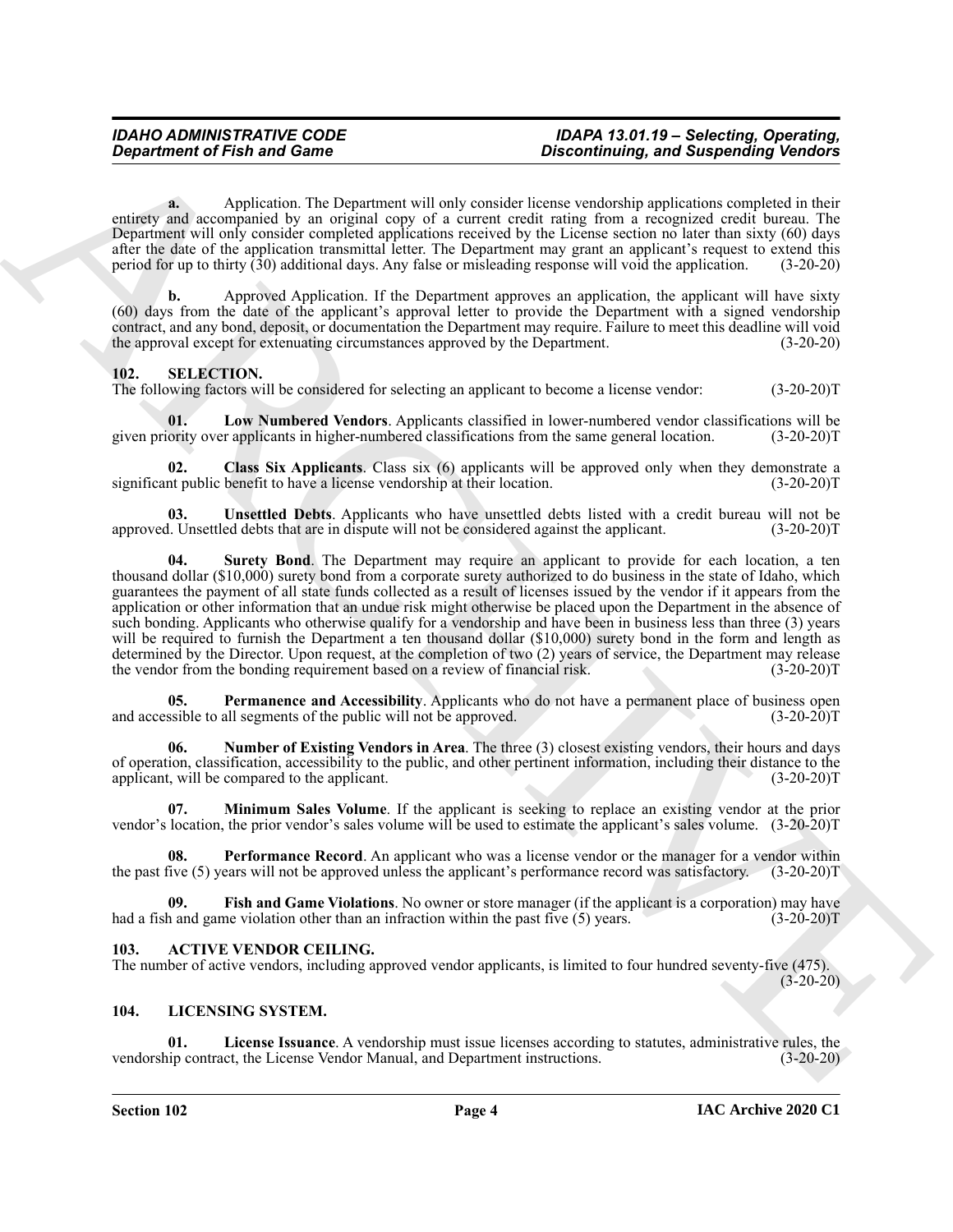<span id="page-4-10"></span>**02. Deposit Schedule**. Amounts collected from the sale and issuance of licenses, along with the Department's share of the license issuance fee for each license will be deposited not less frequently than once every seven (7) calendar days in a bank account prescribed by the License Vendor. (3-20-20) seven (7) calendar days in a bank account prescribed by the License Vendor.

<span id="page-4-11"></span>**03.** Reporting Time Period. The accounting and reporting time period is a calendar week (Sunday). (3-20-20) through Saturday).

#### <span id="page-4-0"></span>**105. -- 109. (RESERVED)**

#### <span id="page-4-12"></span><span id="page-4-1"></span>**110. OUT-OF-STATE VENDORS.**

In general, an out-of-state location will not be approved to sell licenses unless it is located in close proximity (within fifty (50) miles) to the Idaho border or deemed to have a compelling benefit for the Department. (3 fifty (50) miles) to the Idaho border or deemed to have a compelling benefit for the Department.

#### <span id="page-4-15"></span><span id="page-4-2"></span>**111. VENDOR LOCATION NOT MOVABLE.**

No vendorship may be relocated to another area (address) without advanced written consent from the Department. (3-20-20)

#### <span id="page-4-14"></span><span id="page-4-3"></span>**112. TYPES OF LICENSES SOLD BY VENDOR.**

The Department will determine what licenses each vendor may issue. (3-20-20)

#### <span id="page-4-4"></span>**113. -- 119. (RESERVED)**

#### <span id="page-4-9"></span><span id="page-4-7"></span><span id="page-4-5"></span>**120. CONTRACT AGREEMENT VIOLATIONS.**

<span id="page-4-8"></span>**01. Notices of Contract Violations**. The Department will issue notices of contract violations whenever a vendor fails to make deposits, submit reports, or send in voided or canceled licenses on time, or issue licenses as instructed. (3-20-20) instructed. (3-20-20)

**Opportment of Fish and Game**<br> **Discussions of Fish and Game**<br> **Discussions of Fish and Games**<br>
The mean of the state Archives of Fish and Extend the state and state and the state of Fish and Sections 2008 and Sections 20 **02. Intent to Suspend**. Prior to suspending a vendor, a written notice of intent to suspend will be sent to the vendor, except where the Department determines that an emergency or a risk to the public is created by the vendor's conduct or where the vendor has failed to pay for any fund deficiency within the prescribed time, in which cases the Department may terminate the vendor's agreement immediately. The vendor will have fifteen (15) days in which to submit a written dispute to the Department. (3-20-20)

### <span id="page-4-6"></span>**121. TERMINATION OR SUSPENSION OF VENDOR.**

<span id="page-4-13"></span>**01. Grounds**. The Department may terminate or suspend a license vendor on the following grounds:  $(3-20-20)$ 

**a.** Failure to have sufficient funds for the electronic funds transfer (EFT) to the Department more than once during any twelve (12) month period. (3-20-20)

**b.** Failure to make good any fund deficiency to the Department within three (3) days of notification.  $(3-20-20)$ 

**c.** Failure to follow any procedures specified by the Department for selling or reporting sales.

 $(3-20-20)$ 

**d.** Failure to comply with any terms of the contract agreement or failure to maintain the original criteria used in determining vendor eligibility. (3-20-20)

**e.** Fraud or deception in the vendor application. (3-20-20)

**f.** Negligence in obtaining proof of residence or completion of the application portion of the license nstitute grounds for suspension of a vendorship. (3-20-20) could constitute grounds for suspension of a vendorship.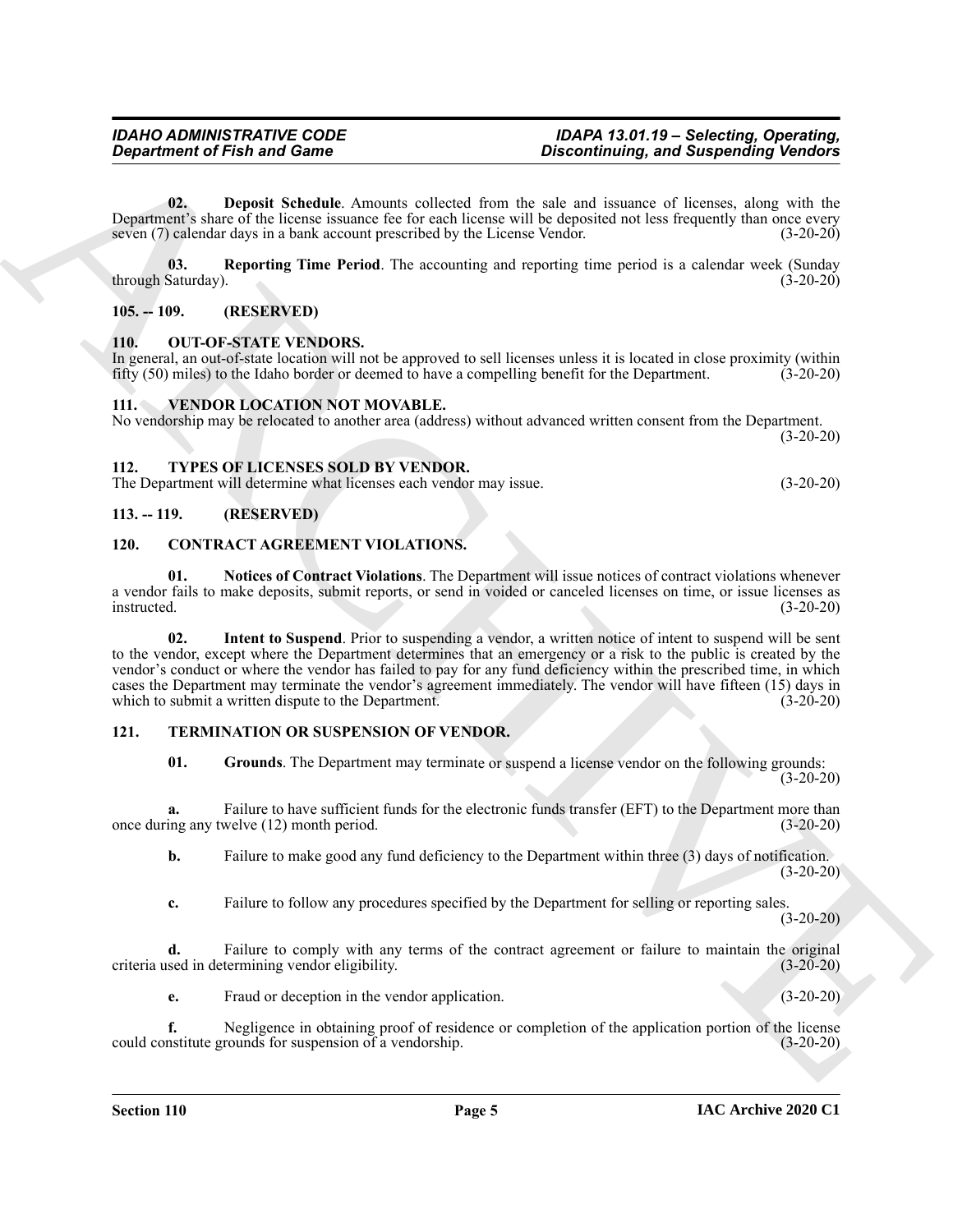#### *IDAHO ADMINISTRATIVE CODE IDAPA 13.01.19 – Selecting, Operating, Department of Fish and Game Discontinuing, and Suspending Vendors*

|                          | <b>Department of Fish and Game</b>                                                                                                                                                                                                                                                                                                                                                                                                       | <b>Discontinuing, and Suspending Vendors</b> |
|--------------------------|------------------------------------------------------------------------------------------------------------------------------------------------------------------------------------------------------------------------------------------------------------------------------------------------------------------------------------------------------------------------------------------------------------------------------------------|----------------------------------------------|
| 02.                      | <b>Immediate Termination/Suspension.</b>                                                                                                                                                                                                                                                                                                                                                                                                 | $(3-20-20)$                                  |
| a.                       | A vendorship will be terminated immediately upon the following grounds:                                                                                                                                                                                                                                                                                                                                                                  | $(3-20-20)$                                  |
| i.                       | Notice from the bonding company that the vendor's bond has been canceled.                                                                                                                                                                                                                                                                                                                                                                | $(3-20-20)$                                  |
| ii.                      | Inactivity for a year.                                                                                                                                                                                                                                                                                                                                                                                                                   | $(3-20-20)$                                  |
| iii.                     | Receipt of two $(2)$ suspensions in any three $(3)$ year period.                                                                                                                                                                                                                                                                                                                                                                         | $(3-20-20)$                                  |
| iv.                      | Sale of the business that is the vendorship.                                                                                                                                                                                                                                                                                                                                                                                             | $(3-20-20)$                                  |
| b.<br>following grounds: | A vendorship will be suspended immediately and may be terminated immediately upon the                                                                                                                                                                                                                                                                                                                                                    | $(3-20-20)$                                  |
| i.                       | Violation of Fish and Game laws or rules.                                                                                                                                                                                                                                                                                                                                                                                                | $(3-20-20)$                                  |
| ii.                      | Violation in the issuance of a license or in performance as a vendor.                                                                                                                                                                                                                                                                                                                                                                    | $(3-20-20)$                                  |
| iii.                     | Alteration of any license.                                                                                                                                                                                                                                                                                                                                                                                                               | $(3-20-20)$                                  |
| iv.                      | Three contract violations within any twelve- (12) month period. The vendorship will be suspended<br>for up to one $(1)$ year following such a third violation.                                                                                                                                                                                                                                                                           | $(3-20-20)$                                  |
| 03.                      | <b>Terminations - Minimum Sales.</b>                                                                                                                                                                                                                                                                                                                                                                                                     | $(3-20-20)$                                  |
| a.                       | Incorporated City. When a vendor located within an incorporated city fails to sell at least three<br>hundred (300) licenses during the first year of operation, or sell at least six hundred twenty-five (625) licenses during<br>the second and subsequent years, termination will be at the end of the calendar year.                                                                                                                  | $(3-20-20)$                                  |
| b.                       | All Other Areas. All other vendors who fail to sell at least one hundred twenty-five (125) licenses<br>during the first year of operation, or at least two hundred twenty-five (225) licenses during the second and subsequent<br>year, will be terminated at the end of the calendar year.                                                                                                                                              | $(3-20-20)$                                  |
|                          | A vendorship not selling the minimum number of licenses will not be terminated if the Department<br>determines the service is necessary.                                                                                                                                                                                                                                                                                                 | $(3-20-20)$                                  |
| 04.                      | Application After Termination. An application after termination for reason of inactivity, sale of<br>the business, or nonpayment of license fees will be processed as a new application. The Department will not consider<br>an application for a vendorship terminated for nonpayment of license fees until the applicant makes payment in full of<br>all outstanding fees, including interest charged at the legal rate for judgments. | $(3-20-20)$                                  |
|                          | 122. -- 129. (RESERVED)                                                                                                                                                                                                                                                                                                                                                                                                                  |                                              |
| 130.                     | <b>ISSUING LICENSES AND TAGS.</b>                                                                                                                                                                                                                                                                                                                                                                                                        |                                              |
| 01.                      | <b>Identification</b> . A vendor will confirm proper identification and proof of residence as defined in<br>IDAPA 13.01.04, "Rules Governing Licensing," for every individual before issuing a resident license. Nonresident<br>licenses and daily fishing licenses do not require identification.                                                                                                                                       | $(3-20-20)$                                  |
|                          | Social Security Numbers. A vendor will enter into the licensing system the final four digits of                                                                                                                                                                                                                                                                                                                                          |                                              |
| 02.<br>third party.      | social security number for any person who purchases a license, for compliance with Section 73-122, Idaho Code,<br>while protecting that number as confidential information and preventing its use for other purposes or release to any                                                                                                                                                                                                   | $(3-20-20)$                                  |

### **03. Terminations – Minimum Sales**. (3-20-20)

### <span id="page-5-0"></span>**122. -- 129. (RESERVED)**

### <span id="page-5-5"></span><span id="page-5-4"></span><span id="page-5-3"></span><span id="page-5-1"></span>**130. ISSUING LICENSES AND TAGS.**

### <span id="page-5-2"></span>**131. -- 149. (RESERVED)**

**Section 130 Page 6**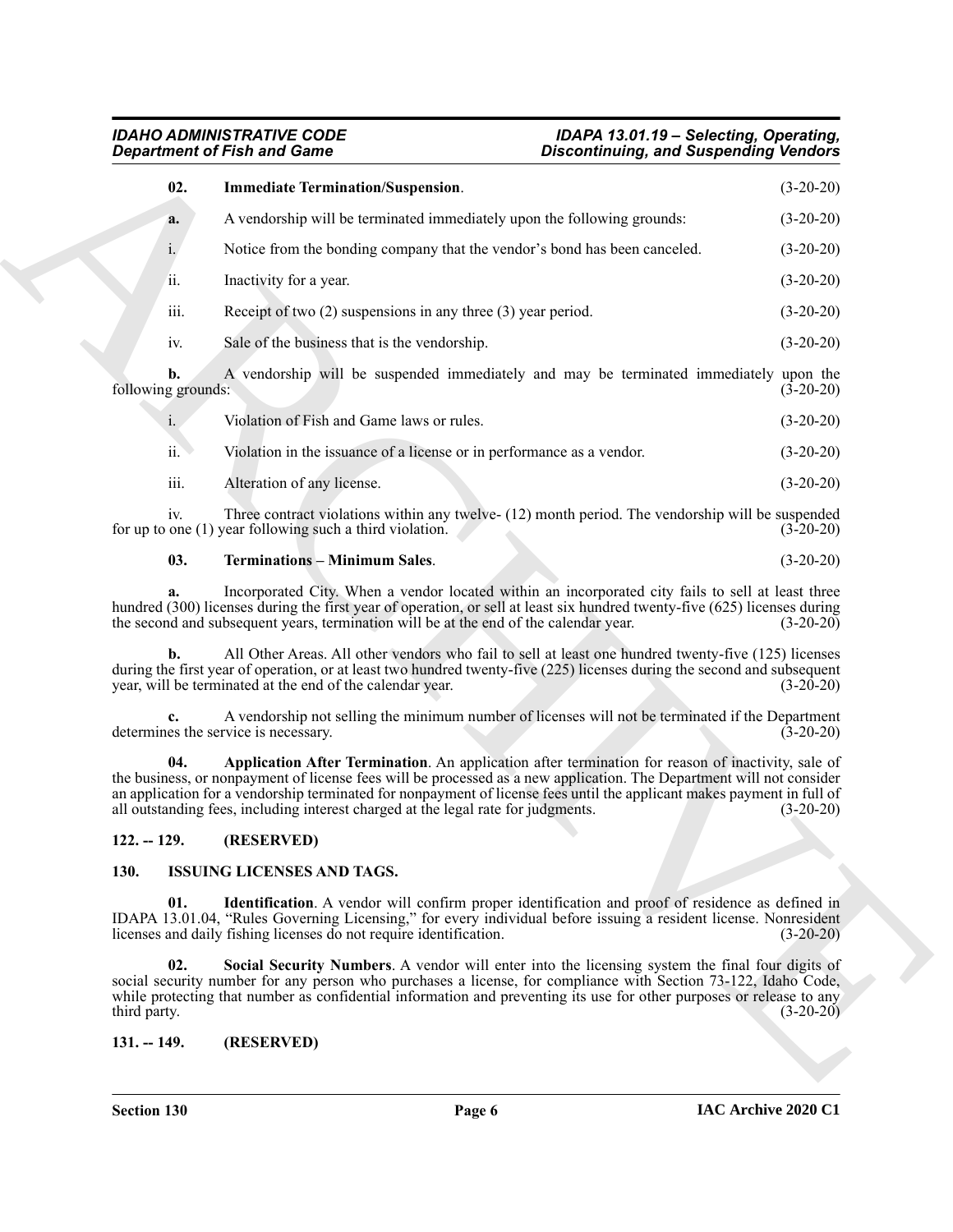#### *IDAHO ADMINISTRATIVE CODE IDAPA 13.01.19 – Selecting, Operating,* **Discontinuing, and Suspending Vendors**

### <span id="page-6-14"></span><span id="page-6-0"></span>**150. PUBLIC MONIES.**

All monies collected by a vendor are public monies of the state of Idaho and the state has a prior claim upon these monies over all creditors, assignees, or other claimants. (3-20-20)

#### <span id="page-6-17"></span><span id="page-6-1"></span>**151. VOIDED AND CANCELLED LICENSES.**

No correction, alteration, or erasure may be made to an issued license. In case of error to an issued license, the vendor will cancel the license via the license terminal through the cancel function and return the original voided license and cancellation receipt to the Department at the week's end, to be postmarked on or before the following Wednesday. If the original license is not received when due, the vendor may be charged for the value of the license. (3-20-20)

#### <span id="page-6-13"></span><span id="page-6-2"></span>**152. LOSS OF DOCUMENTS AND FEES.**

A vendor is responsible for all lost documents and blank license stock, regardless of the reason for loss, and will keep all documents and blank license stock in a safe and secure place, preferably in a fireproof box or vault. The vendor will immediately notify the Department of any loss and submit a detailed report of the loss.  $(3-20-20)$ 

#### <span id="page-6-11"></span><span id="page-6-3"></span>**153. INSPECTION AND AUDIT.**

License records are subject to inspection and audit at all times by an authorized employee or agent of the Department or the State Controller's Office. (3-20-20)

#### <span id="page-6-16"></span><span id="page-6-4"></span>**154. TRANSFER AND SALE OF DOCUMENTS ISSUED TO VENDORS.**

A vendor may only transfer blank license stock to a location not listed on the original application or to another license vendor with advance written permission from the Department. (3-20-20) vendor with advance written permission from the Department.

#### <span id="page-6-15"></span><span id="page-6-5"></span>**155. RETURN OF EQUIPMENT, LICENSE STOCK, FORMS, AND SUPPLIES.**

A vendor will return any equipment and unused blank license stock, forms, and supplies to the Department immediately upon termination or request by the Department. (3-20-20) immediately upon termination or request by the Department.

#### <span id="page-6-12"></span><span id="page-6-6"></span>**156. INTERNET SERVICE PROVIDER (ISP).**

Each License Vendor will provide their own Internet Service Provider (ISP), at Vendor's cost, for the computerized license system. The ISP can be dial-up or any type of high-speed. (3-20-20)

### <span id="page-6-7"></span>**157. -- 199. (RESERVED)**

#### <span id="page-6-10"></span><span id="page-6-8"></span>**200. CONTRACT TO TAKE LICENSE APPLICATIONS BY TELEPHONE OR OTHER ELECTRONIC METHODS.**

**Example the final of the spin state of the spin state of the spin state and the spin state of the spin state of the spin state of the spin state of the spin state of the spin state of the spin state of the spin state of** The Department may contract with one (1) or more suppliers to take applications for licenses by telephone or other electronic methods, provided license issuance complies with this chapter and any contract provisions. Any such contract will provide for the deposit of any license fees collected by the supplier to be deposited with the State Treasurer within twenty-four (24) hours of effective receipt of the monies. The supplier may collect a fee in addition to the license fee, which may be retained by the supplier. This contract between the Department and supplier will establish the fee. (3-20-20)

<span id="page-6-9"></span>**201. – 999. (RESERVED)**